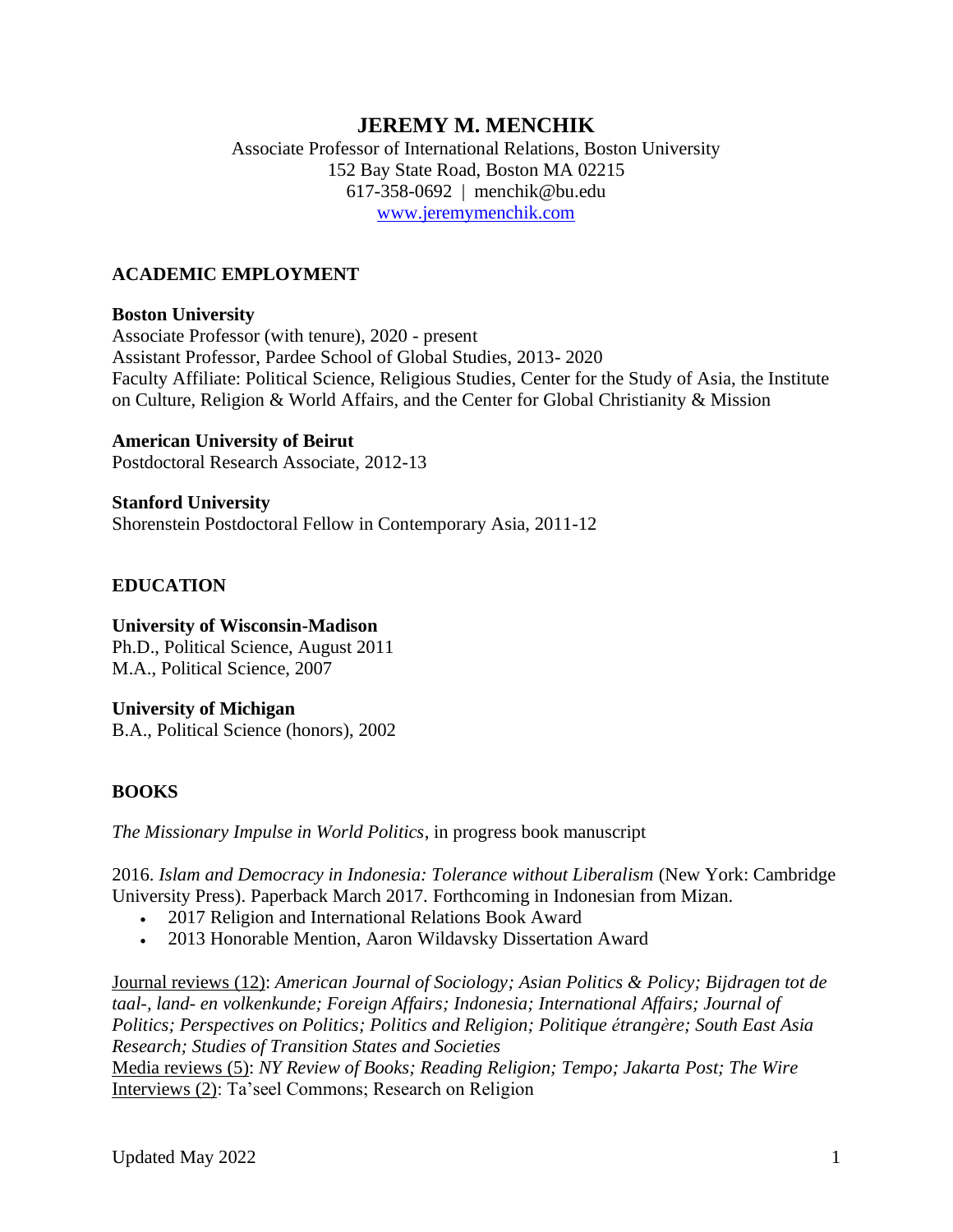## **JOURNAL ARTICLES**

Forthcoming October 2022. "The Politics of the Fatwa: Islamic Legal Authority in Modern Indonesia." *Indonesia*.

2022. with Colm Fox. "Islamic Political Parties and Election Campaigns in Indonesia." *Party Politics* (May 2022).<https://doi.org/10.1177/13540688221091656>

2021. "Woodrow Wilson and the Spirit of Liberal Internationalism," *Politics, Religion & Ideology* 22:2, 231-253. DOI: [10.1080/21567689.2021.1904910](https://www.tandfonline.com/doi/abs/10.1080/21567689.2021.1904910?journalCode=ftmp21)

2019. "Moderate Muslims and Democratic Breakdown in Indonesia," *Asian Studies Review* 43(3): 415-433. DOI: [10.1080/10357823.2019.1627286](https://www.tandfonline.com/doi/abs/10.1080/10357823.2019.1627286?journalCode=casr20)

2018. "Beyond Secular Democracy: Religion, Politics, and Modernity," *International Studies Review* 20(4): 704–722. <https://doi.org/10.1093/isr/viy057>

2018. "Soft Separation Democracy," *Politics and Religion* 11(4): 863-883. [DOI:10.1017/S1755048318000329](https://doi.org/10.1017/S1755048318000329)

2017. "The Constructivist Approach to Religion and World Politics." *Comparative Politics*  49(4): 561-581. [Editor reviewed] DOI: <https://doi.org/10.5129/001041517821273035>

2014. "Productive Intolerance: Godly Nationalism in Indonesia," *Comparative Studies in Society and History* 56(3): 591-621. DOI: [10.1017/S0010417514000267](https://www.cambridge.org/core/journals/comparative-studies-in-society-and-history/article/abs/productive-intolerance-godly-nationalism-in-indonesia/1ACB23B5E548B9EE4DB55C8ED930F7A4)

- 2015 APSA Southeast Asia Prize
- 2015 Honorable Mention APSA Religion & Politics

2014. "The Coevolution of Sacred and Secular: Islamic Law and Family Planning in Indonesia," *South East Asia Research* 22(3): 359-378.<https://www.jstor.org/stable/43818535>

• 2009-2010 Mildred Potter Hovland Journal Article Prize

## **BOOK CHAPTERS**

Forthcoming. "Ethnic Politics and the Level of Mobilization Problem for *Bangsa Minahasa,*" in *Regional Movements and Identity Demands in Developing Democracies: Southeast Asia in Comparative Perspective*, Amy H Liu, Joel Sawat Selway, ed. University of Michigan Press.

2018. ["Crafting Indonesian Democracy: Inclusion-Moderation and the Sacralizing of the](https://jeremymenchik.files.wordpress.com/2018/06/2018-03-inclusion-moderation-menchik-indonesia-copy.pdf)  [Postcolonial State,](https://jeremymenchik.files.wordpress.com/2018/06/2018-03-inclusion-moderation-menchik-indonesia-copy.pdf)" in *Democratic Transition in the Muslim World: A Global Perspective*, Alfred Stepan, ed. New York: Columbia University Press. [Peer reviewed]

2018. With Katrina Trost [BU undergraduate co-author], "A 'Tolerant' [Indonesia? Indonesian](https://jeremymenchik.files.wordpress.com/2017/05/menchik_trost_indonesian_muslims_tolerance.pdf)  [Muslims in Comparative Perspective,](https://jeremymenchik.files.wordpress.com/2017/05/menchik_trost_indonesian_muslims_tolerance.pdf)" in *Routledge Handbook to Indonesia*, Robert Hefner, ed. Routledge. [Editor reviewed]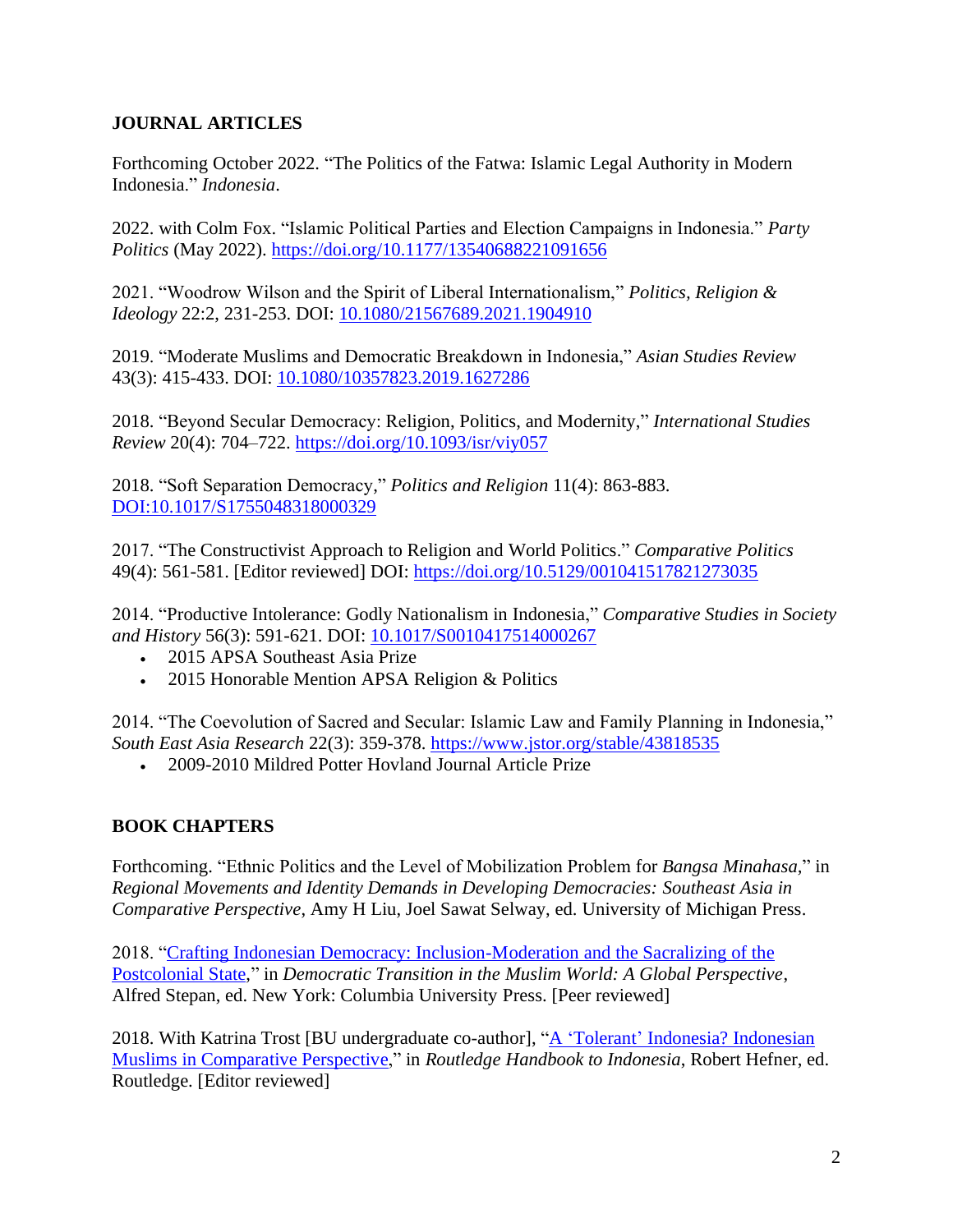2015. ["Nationalisme Ketuhanan dan Demokrasi Beragama di Indonesia,](https://jeremymenchik.files.wordpress.com/2015/09/nmml-vii-sidney-final-draft.pdf)" in *Sisi Gelap Demokrasi: Kekerasan Masyarakat Madani di Indonesia*, Sidney Jones, ed. Jakarta: Yayasan Wakaf Paramadina. [Editor reviewed]

## **MANUSCRIPTS UNDER REVIEW**

"Islam, Identity, and the Organizational Roots of Political Tolerance," with Tom Pepinsky

"The Spirit and/of Political Science"

"White Supremacy and Christian Internationalism"

## **MANUSCRIPTS IN PREPARATION**

"Political Protest during the COVID-19 Pandemic: The Origins and Evolution of the Reopen Movement," lead author, with Samuel Bazzi, Clara Martiny, Pujan Paudel, Seth Soderborg, Gianluca Stringhini

"After Democracy Promotion"

## **GRANTS, FELLOWSHIPS, TEACHING AWARDS**

Gerald and Deanne Gitner Family Prize for Faculty Excellence, 2017 Outstanding Mentor Award from BU's Undergraduate Research Opportunities Program, 2016 Young Southeast Asia Fellow, Southeast Asia Research Group, 2014 Stanford University, Shorenstein Postdoctoral Fellow in Contemporary Asia, 2011-12 Columbia University, Luce Fellow, CDTR, 2010-11 Fulbright Scholar to Indonesia, 2009-10

• Visiting Fellow, Syarif Hidayatullah State Islamic University, Jakarta, 2009-10 UW-Madison, Department of Political Science Summer Research Award, 2009 NSEP-Boren Graduate Fellowship to Indonesia, 2008-9

• Visiting Fellow, Centre for Strategic and International Studies Jakarta, 2008-9 Fulbright Group Study Program to Indonesia, 2007 US-Indonesia Society Summer Studies Language Institute, 2005

Foreign Language Areas Studies Award (declined), 2005

## **BOOK REVIEWS**

2021. *Islam, Authoritarianism, and Underdevelopment: A Global and Historical Comparison*. by Ahmet T. Kuru. New York: Cambridge University Press, 2019. *The Journal of Asian Studies, 80*(4), 1152-1154. doi:10.1017/S0021911821002138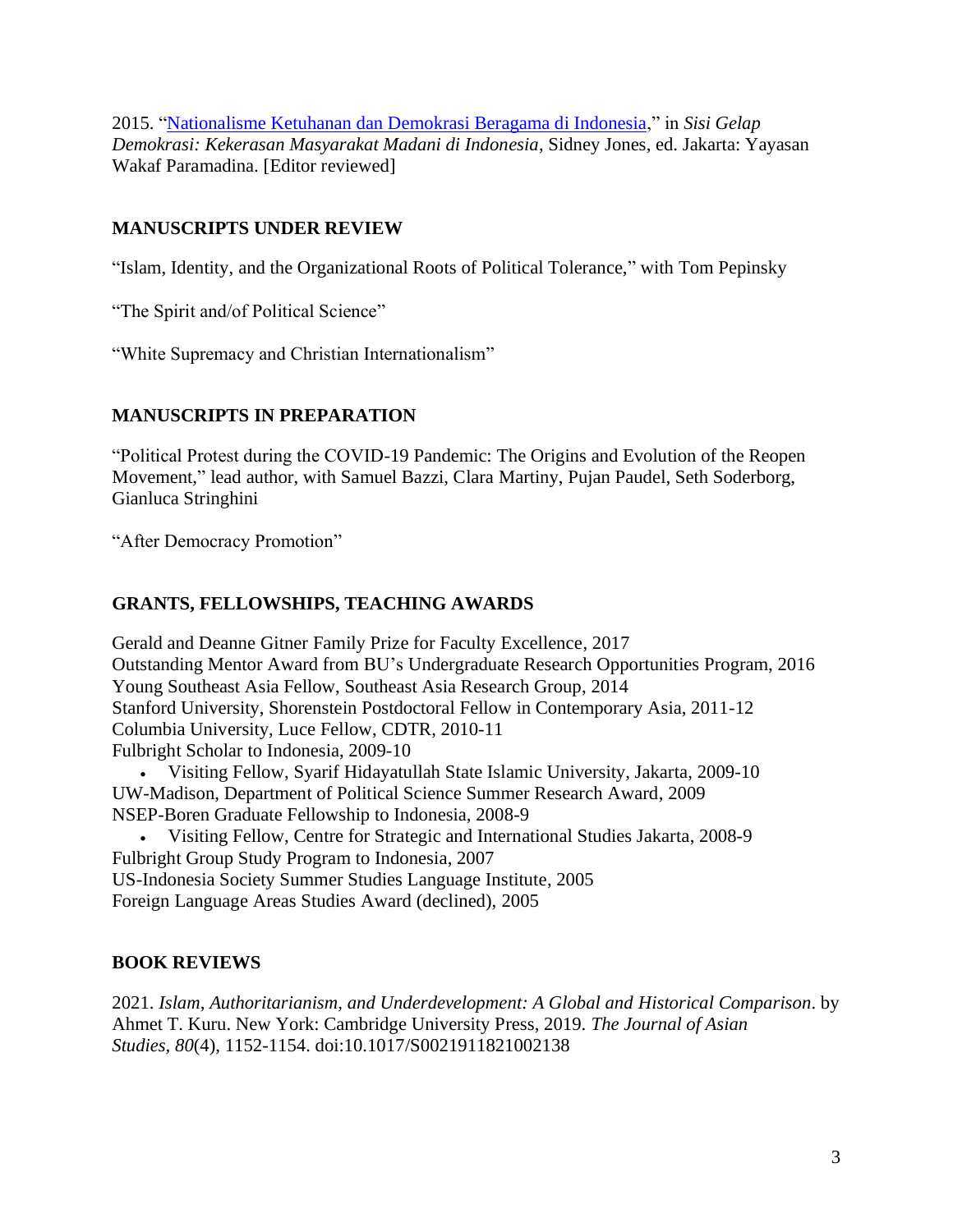2018. "Religion and Nationalism in Southeast Asia," by Joseph Chinyong Liow. *Perspectives on Politics* 16(4): 1202-1203.

2018. "Muslims Talking Politics: Framing Islam, Democracy, and Law in Northern Nigeria," by Brandon Kendhammer. *Perspectives on Politics* 16(1): 189-194.

2017. "The Sociology of Islam: Knowledge, Power, Civility," by Armando Salvatore. *Politics and Religion* 10(4): 919-922.

2016. "Islam and Politics in Indonesia: The Masyumi Party between Democracy and Integralism," by Rémy Madinier. *Indonesia* 101(Apr.): 139-143.

2014. "Faith, Moral Authority, and Politics: The Making of Progressive Islam in Indonesia," PhD Dissertation by Alexander R. Arifianto. *Dissertation Reviews* (Jan.) http://dissertationreviews.org/archives/7460

2010. "Chinese Big Business in Indonesia: The State of Capital," by Christian Chua. *Journal of Contemporary Asia* 40(2): 356-358.

2008. "Islamic Law in Contemporary Indonesia: Ideas and Institutions," ed. R. Michael Feener and Mark E. Cammack. *Law and Politics Book Review* 18(11): 1001-1006.

## **SHORT ARTICLES AND COMMENTARY**

["Confessions of a 'human guinea pig': Why I'm resigning from Moderna vaccine trials,](https://www.statnews.com/2022/01/04/confessions-vaccine-guinea-pig-im-resigning-from-moderna-vaccine-trials/)" *STAT*, Jan 4, 2022.

["Alfred Stepan's Legacy,](https://tif.ssrc.org/2017/10/31/alfred-stepans-legacy/)" *The Immanent Frame*, Oct. 31, 2017.

["Malaysian and Indonesian Elections,](https://www.carnegiecouncil.org/media/series/asia/20180924-malaysian-indonesian-elections-jeremy-menchik-meredith-weiss)" Podcast interview, Carnegie Council for Ethics in International Affairs, Oct. 2017.

["Is Indonesia's Pious Democracy Safe From Islamic Extremism?"](http://theconversation.com/is-indonesias-pious-democracy-safe-from-islamic-extremism-79239) *The Conversation*, July 4, 2017.

["Ahok Is Not Jokowi,](http://www.newmandala.org/ahok-not-jokowi/)" *New Mandala*, May 8, 2017.

["Strengthening and Studying Tolerance in Indonesia,](http://www.bu.edu/pardeeschool/files/2016/12/CO16294.pdf)" *RSIS Commentary,* Nov. 2016.

"'Do [Not Take Unbelievers as Your Leaders': The Politics of Translation in Indonesia,](http://www.mizanproject.org/do-not-take-unbelievers-as-your-leaders/)" *Mizan Project*, March 2016.

["Islamic State: Lessons from Indonesia,](http://www.usatoday.com/story/opinion/2016/01/20/islamic-state-lessons-jakarta-indonesia-column/79012170/)" *USA Today*, Jan. 20, 2016.

• Published in Indonesian as "Pelajaran Atasi ISIS dari Indonesia."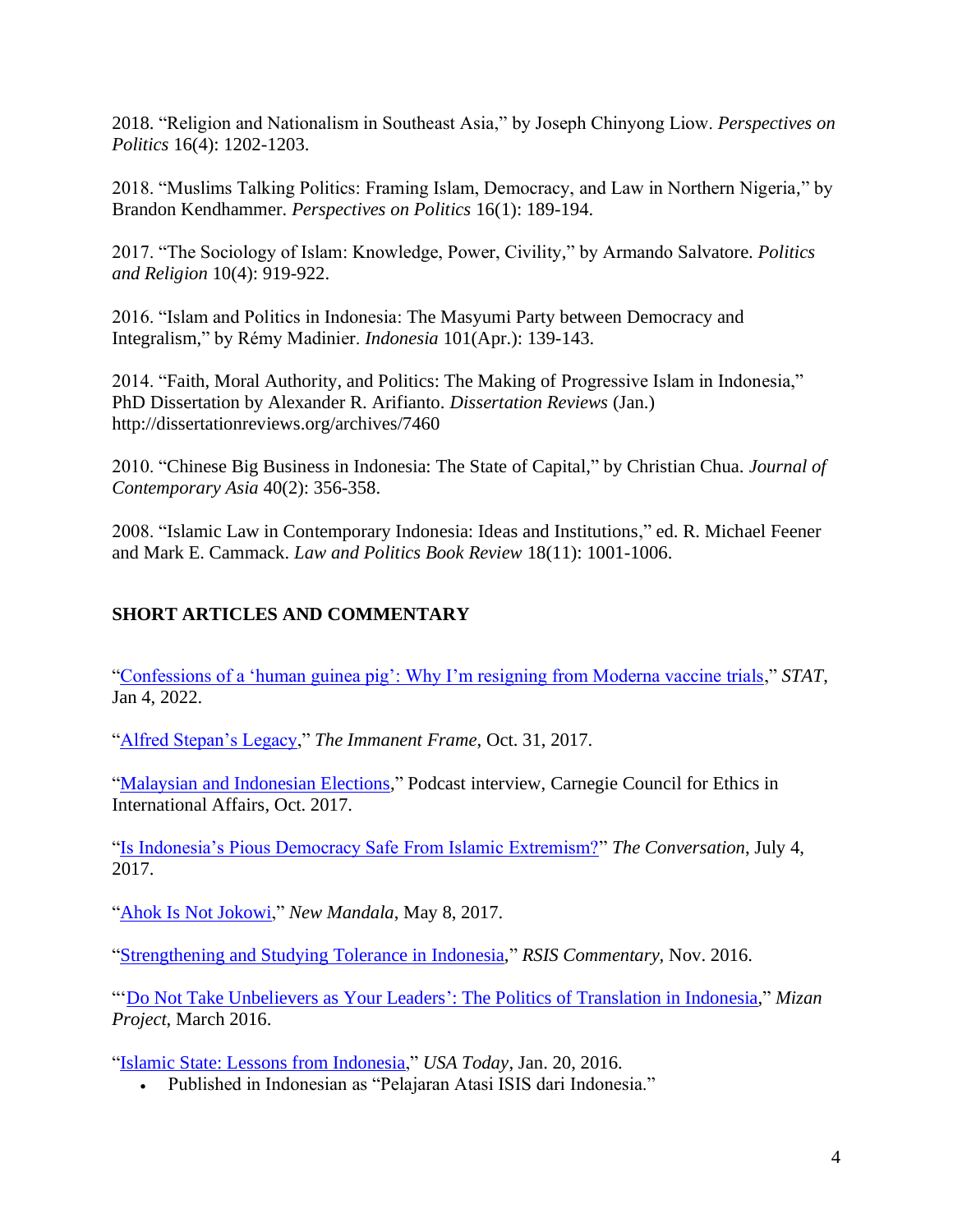["An Escapist View of Extremism,](http://asiapacific.anu.edu.au/newmandala/2016/01/14/an-escapist-view-of-extremism/)" *New Mandala*, Jan. 14, 2016.

["Governing Religion Democratically,](http://thejakartaglobe.beritasatu.com/opinion/governing-religion-democratically-indonesia/)" *Jakarta Globe*, Nov. 19, 2014.

["New York Rabbi's Awful Award: Why Is a Jewish Group Dedicated to Tolerance Honoring a](http://www.tabletmag.com/jewish-news-and-politics/132741/new-york-rabbis-awful-award)  [Politician Who Has Failed to Support Religious Minorities?"](http://www.tabletmag.com/jewish-news-and-politics/132741/new-york-rabbis-awful-award) *Tablet Magazine*, May 21, 2013.

["Visualizing Human Rights for Migrant Domestic Workers in Lebanon,](http://www.jadaliyya.com/pages/index/9214/visualizing-human-rights-for-migrant-domestic-work)" *Jadaliyya*, Jan. 11, 2013.

["The Origins of Intolerance toward Ahmadiyah,](http://www.thejakartapost.com/news/2012/02/10/the-origins-intolerance-ward-ahmadiyah.html)" *The Jakarta Post*, Feb. 10, 2012.

"Explaining Opposition to the 'Ground Zero Mosque'" *The Monkey Cage Blog,* Sep. 9, 2010.

["Indonesia's Democratic Islam,](https://www.project-syndicate.org/commentary/indonesia-s-democratic-islam)" *Project Syndicate,* Nov. 8, 2010 (with Alfred Stepan).

["Nahdlatul Ulama and Counter-terrorism: More than a Proxy Police Force,](http://jeremymenchik.files.wordpress.com/2010/02/nu_cgctc.pdf)" *Van Zorge Report on Indonesia* 11(13/14): Dec. 2009.

["Signs and Symbols,](http://www.insideindonesia.org/feature-editions/symbols-and-signs)" *Inside Indonesia* 97: July-Aug. 2009.

• Republished in New York University's online journal, *Material World*.

["Illiberal but not Intolerant: Understanding the Indonesian Council of Ulamas,](http://www.insideindonesia.org/weekly-articles/illiberal-but-not-intolerant)" *Inside Indonesia*  90: Oct.-Dec. 2007.

## **TEACHING**

### **Lecture Courses and Seminars**

*How to Change the World*, Freshman Honors Seminar *People Power in Global Politics Southeast Asia in World Politics Islam and Politics Religion and International Affairs Empirical Research Methods U.S. Foreign Policy Qualitative Research Methods*

### **Undergraduate Research Mentoring (UROP)**

Sophia Alvarado, Summer 2021 Audrey Hager, Spring 2020 Clara Martiny, Summer 2020, Fall 2020 Yasmine Eldaief, Fall 2019 Lydia Barski, Summer 2018 Emily Shawn, 2016-17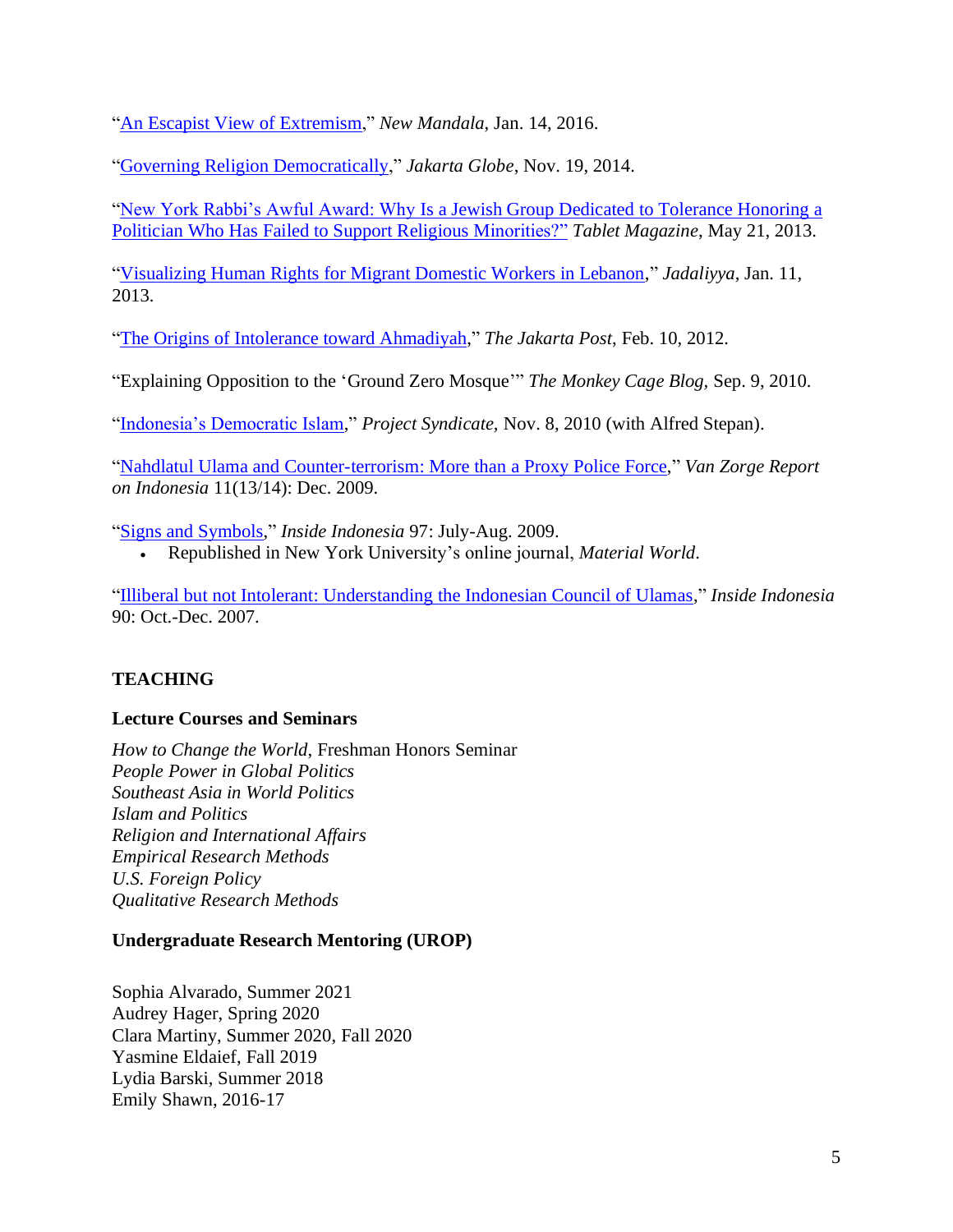Adria Widyatmoko, Fall 2014

Katrina Trost, 2013-14 (research led to the publication of a co-authored book chapter]

# **Directed Study**

*Islam in Indonesia*, Summer 2014

*Gastronationalism in Singapore and in Comparative Perspective*, Fall 2014 *Islam and International Relations Theory: The Case of the Caliphate*, Fall 2013

# **BA Thesis Committees**

Chair: "White Identity in US Legal Institutions," Spring 2022

Chair: "The Rise and Fall of the Reopen Movement," Spring 2021

"Exploring Authoritarianism in Syria: Domestic Sources of Assad Regime Survival," Spring 2021

"The New Periphery Doctrine: Analyzing the Role of the Israeli Private Security Sector in Developing Relations between Israel and Arab States of the Persian Gulf," Spring 2021

Chair: "A Case Study of the Role of Social Organizations in Indonesia's Clientelist Election," Spring 2020

Chair: "The Impact of Homeland Political Tradition on Muslim-American Voter Behavior," Spring 2019

"Why Countries Accept Refugees," Spring 2019

"Origins of Regional Human Rights Regimes: An Analysis of the Inter-American and Southeast Asian Systems," Spring 2019

"Rising Tides: The Impacts of the South China Sea Dispute on Sino-ASEAN Relations," Spring 2017

"The Islamic Republic's Supreme Leaders: A Comparative Analysis of Ruhollah Khomeini and Ali Khamenei's Influence on Iranian Foreign Policy and Presidential Elections," Spring 2017 "Renegotiating Turkishness: The Coevolution of Islamic Politics and Immigration Policy in Turkey," Spring 2017

Chair: "Building Economic Justice: How Civil Society Organizations Advance Migrants' Rights," Spring 2016

"Exploring the Development of Refugee Policies: A Comparative Study of Syrian Refugees in Jordan and Kuwait," Spring 2016

Chair: "Deficient Participation: Outcomes in Morocco's National List Gender Quota," Spring 2016

"Egypt's Salafi Vanguard: The Nour Party in Contemporary Politics and Society," Spring 2015

• Ambassador Hermann Frederick Eilts Undergraduate Thesis Award

- "Everyday Uprisings: Women's Rights Activism in Morocco," Spring 2014
	- BU's Christopher M. Sassano Award for Writing Excellence in the Social Sciences. Published in an edited volume by the Boston Consortium for Arab Region Studies.

"Morocco and the Arab Spring," Spring 2014

"The Role of Democracy Promotion in Post-Arab Spring Egypt," Spring 2014

# **MA Thesis Committees**

Chair: "Cyber Jahiliyyah and the Response of Islamic Organizations in Indonesia," Spring 2019 "Conceptions of Inclusive Citizenship and Civic Coexistence for Religiously Pluralistic Societies in the Works of Contemporary Traditional Muslim Scholars," Spring 2019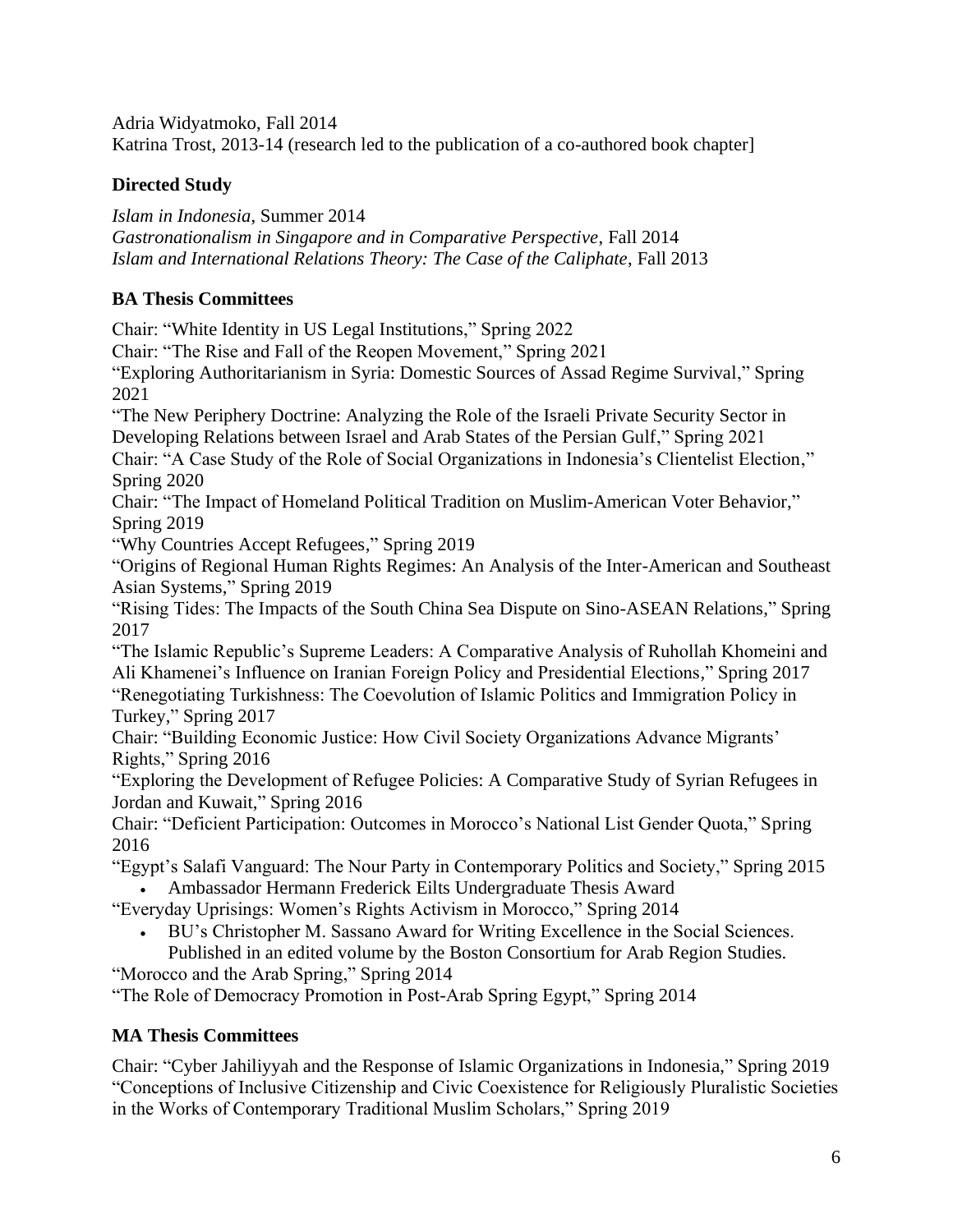Chair: "Europe's 'Invisible Muslims': Explaining Variation in European Muslims' perceived Discrimination," Spring 2018

Chair: "Combatting Islamophobia with Comedy," Spring 2018

• Invited to Present at the US State Department

Chair: "Strategy, Structure, and Arms: Jaysh al-Mahdi and the Evolution of Militia Strategies toward the State," Spring 2017

"The Shortcomings of Messianism: The Rise and Fall of the Mahdi Army," Spring 2017 "Depicting Us, Capturing Them: American Masculinity in Photojournalism Covering ISIS and the Crisis in Syria," Spring 2017

"Methodism in Rural Northwest Tanzania: Navigating the Local and the Global," Fall 2016 "Political Islam in Morocco and Algeria," Spring 2016

"Funny or Die: How and Why Satirical Opposition Undermines Authoritarian Control," Spring 2015

"Unwanted Guests: A Comparison of the Treatment of Syrian Refugees in Jordan and Turkey," Spring 2015

Chair: "Protecting U.S. Interests in the South China Sea," Fall 2014

"Intercultural Analysis of Self-Expression on Social Networking Sites: Understanding Behaviors and Perceptions," Fall 2014

"Siting with Politics: Vipassanā Meditation and the Ritual Public Sphere in Burma," Spring 2014 "An Analysis of the Turkish Model and Its Application to Post-Arab Spring Egypt," Spring 2014 "Against the Monarchy: Dissent in Saudi Arabia," Winter 2013

"Education as Prevention: Preventing Child Prostitution in Thailand," Summer 2013

"National Security & Religious Freedom in Israel Since Oslo: An Assessment of Jewish

Democracy Since the Deterioration of the Oslo Peace Process," Summer 2013

# **PhD Theses Committees**

"The Quest For Intra-Party Democracy In Populist Right Parties: An Ethnography Of The 'Alternative For Germany,'" Summer 2021

"Unity and diversity: National identity and multiculturalism in Indonesia," Spring 2020 "Gender Quotas and Parity in Senegal –Exploring the Political, Social, and Theoretical," Spring 2020

# **PRESENTATIONS**

# **Invited Presentations**

"Woodrow Wilson and the Spirit of Liberal Internationalism," UMass Boston 2022

"Political Protest during the COVID-19 Pandemic: The Origins and Evolution of the Reopen Movement," BU UROP 2021

"Practices of Mission," Texas A&M 2021, APSA 2021, SSHA 2021, Ashoka University 2022 "The Missionary Impulse in World Politics," University of Toronto 2020

"The Politics of the Fatwa," Gatty Lecture at Cornell University 2018; Northwestern University 2019; Harvard University 2019; University of Toronto 2020

"The Perils and Promise of Elections in Southeast Asia," NYU 2018

"Islam and Toleration," Harvard University 2018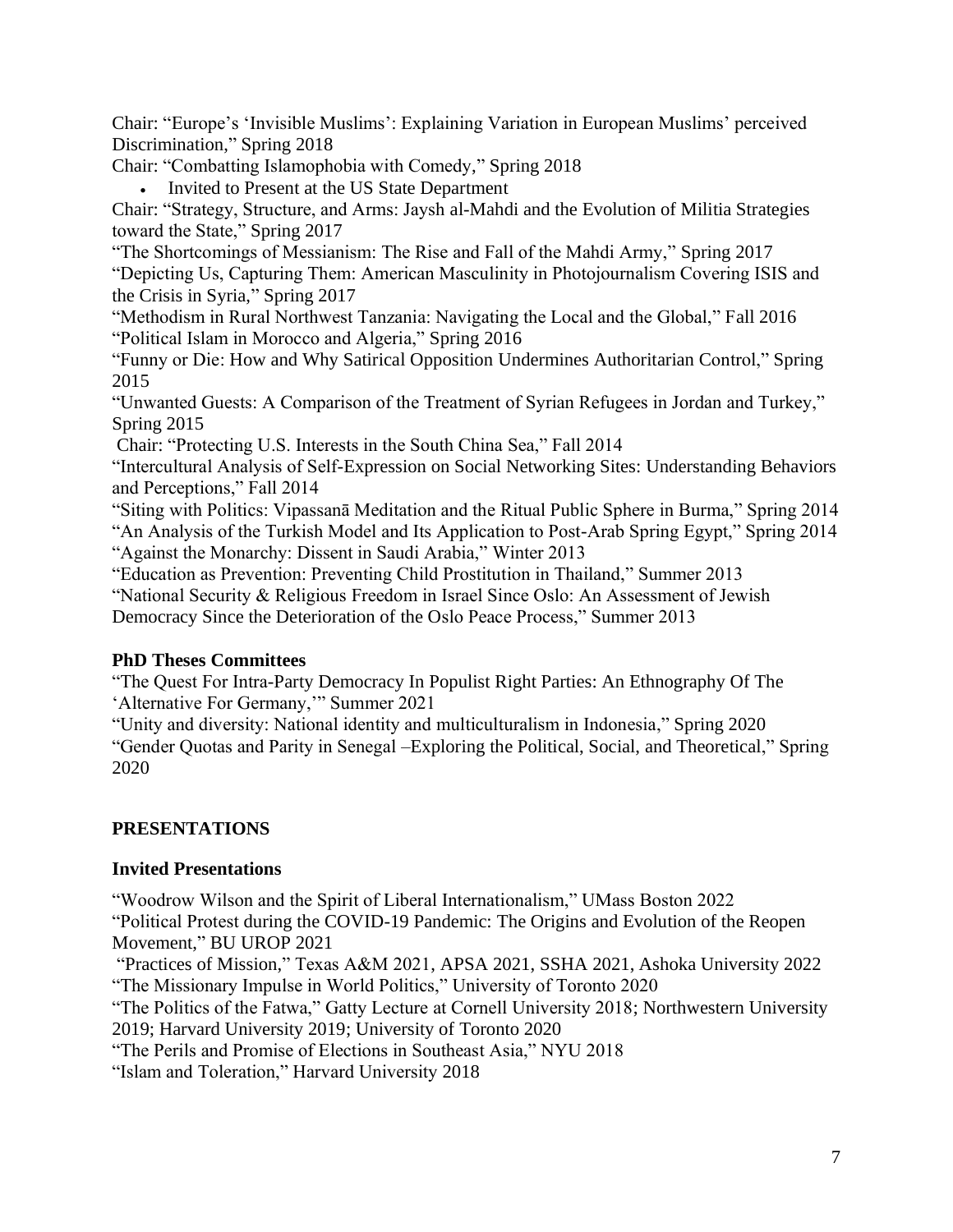Workshop Discussant: "The Moderates' Dilemma: Obstacles to Mobilization Against Islamist Extremism," Stanford CISAC 2017

"Muslim Moderates and Democratic Breakdown in Indonesia," NUS 2017; Stanford University 2017

"The Interplay of Religion and Politics in Indonesia: What Does Jakarta's Gubernatorial Election Signify?" USINDO 2017

"Soft Separation Democracy," University of Bergen 2015

"Islam and Democracy in Indonesia: Tolerance Without Liberalism," Northwestern University 2015; University of Louisville 2016; Maarif Institute for Culture and Humanity 2016; Centre for Strategic and International Studies Indonesia 2016; Center for the Study of Religion and Democracy at Paramadina University 2016; Emerson College 2017

"Crafting Indonesian Democracy: Inclusion-Moderation and the Sacralizing of the Postcolonial State," Columbia University 2015; University of Wisconsin-Madison 2016

Workshop Discussant: "Religious Practice and Democracy in India," Brown University, 2015 "Communal Tolerance and Religious Democracy in Indonesia," Oxford University 2014; Comparative Political Theory Workshop at King's College London 2014; SEAREG 2014;

Alwaleed Islamic Studies at Harvard University 2014

Workshop Chair: "Multilevel Governance," Conference on Subnational Research in Comparative Politics at Harvard University 2014

"Indonesia: Rising Power, Strategic Partner," World Affairs Council of Rhode Island 2013 "Productive Intolerance: Godly Nationalism in Indonesia," University of California-Berkeley 2012

"The Politics of Identity in Indonesia: Results from Campaign Advertisements," Freedom Institute 2010; CSIS Jakarta 2010; Stanford 2012

"Politics of Identity in Muslim-Majority Democracies: Lessons from Indonesia for the Arab Spring," American University of Beirut 2012

"Liberal Tolerance and Beyond," Columbia University 2012

Workshop Discussant: "What to Believe - How to Behave? Comparing Policies and Politics of Teaching Religion," International Research Seminar in Byblos, Lebanon 2011

"Tolerance without Liberalism: Conflict and Coexistence in Twentieth Century Indonesia," State Islamic University Syarif Hidayatullah 2010; Paramadina Islamic University 2010; University of Gadjah Mada 2010; Columbia University 2010

"Equivalence & Difference in Islamic Social Movements: Liberal Islam and Progressive Islam," UIN Syarif Hidayatullah Jakarta conference on Progressive Islam 2009

"Redefining the War on Terror: American Muslims and the Appropriation of State Discourse," University of Chicago 2008

Workshop Discussant: "Regulating Sex: The Military and HIV/AIDS Prevention in Thailand," University of Chicago 2007

Workshop Discussant: "The Worst Kind of War: Regional Rebellions and Political Militarization in the Post-Colonial World," University of Chicago 2007

Workshop Discussant: "The Path to Ethnic Cleansing," by H. Zeynep Bulutgil, University of Chicago 2006

# **Conference Presentations**

Book Panel Discussant: Ahmet Kuru's *Islam, Authoritarianism, and Underdevelopment*, MESA 2020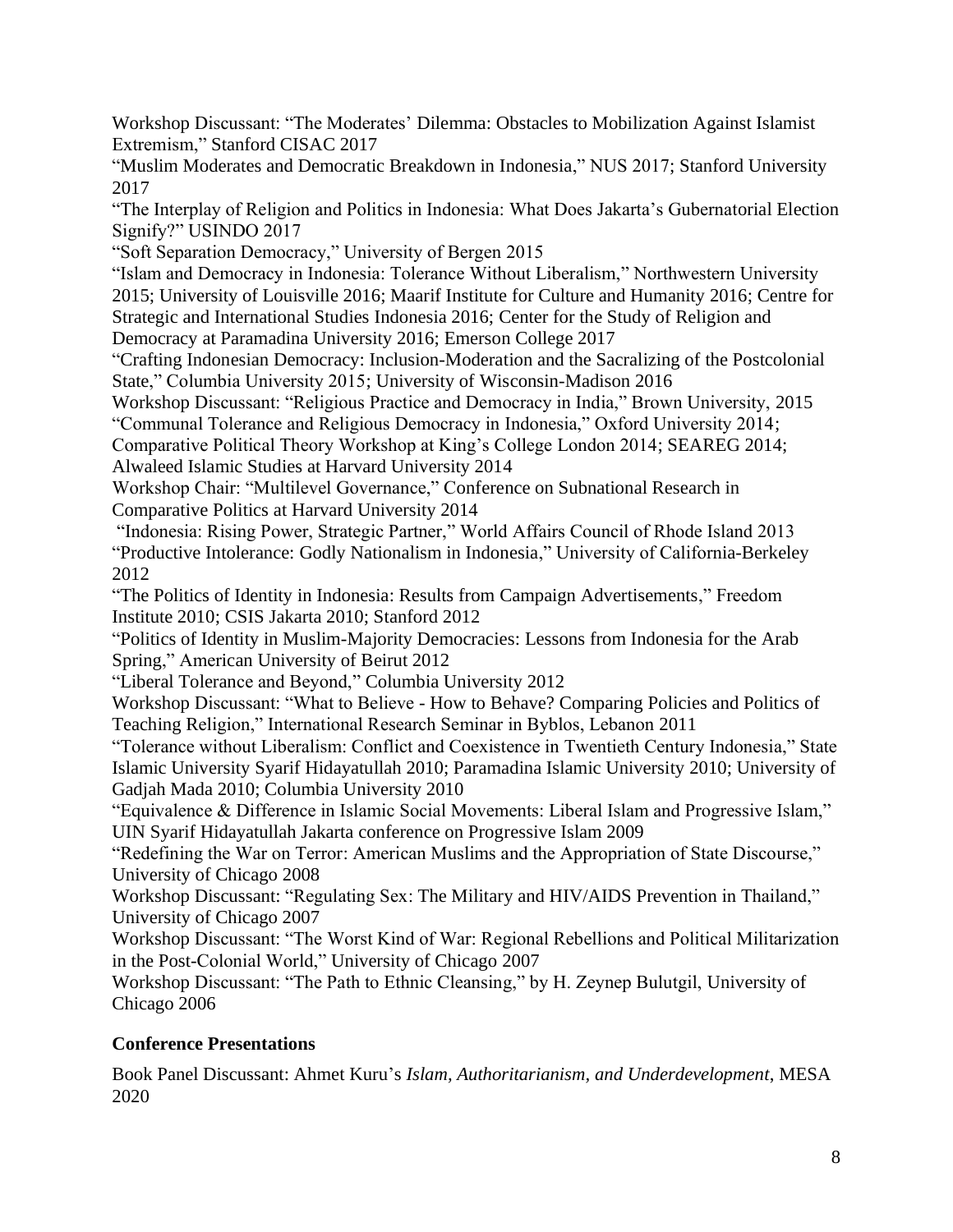Chair/Discussant/Organizer: "The Indonesian Council of Ulama and the State's Islamic Bureaucracy," AAS 2020 "The Nonpoliticization of Identity in Indonesia," WPSA 2020 "The Spirit and/of Political Science," APSA 2019, ISA 2022 Chair/Discussant: "Religious Minorities: Tolerance and Persecution," APSA 2019 Chair: "Authoritarianism in Southeast Asian Politics," APSA 2019 "Moderation and Immoderation of Islamic Political Parties," with Colm Fox, ISA 2019 "The Politics of the Fatwa," AAS 2018 "Islam, Identity, and the Organizational Roots of Political Tolerance," with Tom Pepinsky, APSA 2018 Chair/Discussant: "Religion Disaggregated II: Belief, Belonging, and Behavior," APSA 2018 (organizer of two linked panels) "IR and Religious Studies: Pedagogy and Interdisciplinary Exchange," AAR 2017 "The Missionary Impulse in World Politics," ISA 2017 "Soft Separation Democracy," APSA 2016 Discussant: "Politics and Religions in Africa," APSA 2014 Chair/Discussant: "Religious Minorities, Sectarianism, and the State," ISA 2014 "Productive Intolerance: Godly Nationalism in Indonesia," AAS 2012, ISA 2014, LSA 2014, APSA 2014 "Tolerance without Liberalism: Conflict and Coexistence in Twentieth Century Indonesia," APSA 2011 Discussant: "Muslim Democracies," APSA 2011 Discussant: "Political Islam," MPSA 2011 "Secularizing Shari'a: Islamic Law and Family Planning in Indonesia," APSA 2009, ASA 2008 "Majelis Ulama Indonesia dan Hal-Hal Bertolerensi Umum," Consortium for the Teaching of Indonesian and Malay (in Indonesian), 2007

# **Boston University Presentations**

"Academic Publishing," PO 702 March 2022

"Misinformation and Social Movements," BU Research on Tap Feb 2022 Organizer and moderator, "Buddhist Law Under Colonialism," BUCSA/CURA March 2021 Book workshop discussant: "Evangelicals and Electoral Politics in Latin America: A Kingdom of This World," December 2020 "Teaching Great Seminars in the Hybrid Format," Pardee School January 2021 "Three Principles of Online Pedagogy," Pardee School Summer Pedagogy Series 2020 Workshop Discussant: "Auschwitz as a 'Teachable Moment'? The Holocaust in German Civic Education in a Multicultural Context," Elie Wiesel Center for Jewish Studies 2019 "Woodrow Wilson and the Spirit of Liberal Internationalism," CURA 2017; Pardee Research Seminar and Comparative Politics Workshop 2018; Guest Lecture 2017 Chair: "The Challenge of Democracy," Alumni Panel 2017 "The Missionary Impulse in World Politics," SSRN and CURA 2017 Guest lecture: "Introduction to Indonesia," World Regional Geography 2016 Moderator: Pardee School of Global Studies Career Symposium, 2015 Panelist: "From Dictatorship to Democracy: Reporting from Indonesia," 2014 Panelist: "Advice for New Faculty," CAS Orientation 2014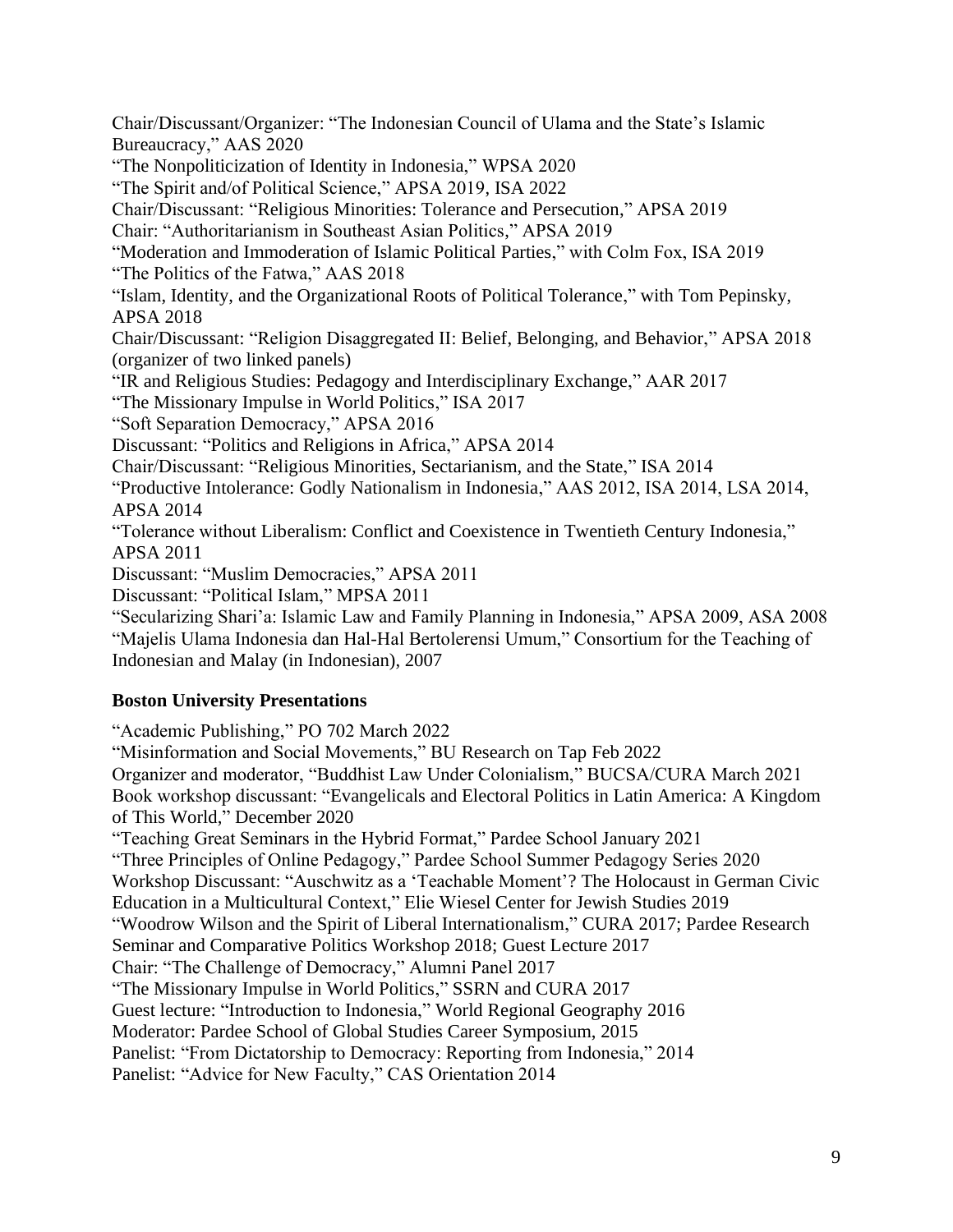Panelist: "Advancing the Human Condition: An Agenda for Research and Education," Gerald and Deanne Gitner Family CAS Lecture 2014 "The Constructivist Turn in the Study of Religion and Comparative Politics," SSRN 2013 "Productive Intolerance: Godly Nationalism in Indonesia," Center for the Study of Asia and Institute for the Study of Muslim Societies & Civilizations 2014

#### **Student Events**

Pardee Undergraduate Honors Thesis + BA/MA + UROP, February 2022 Pardee Undergraduate Honors Thesis + UROP Event, February 2021 Pardee School Orientation, January 2021 BU Student-Faculty Forum, April 2019 Women of Pardee roundtable discussion, February 2019 Pizza and Politics roundtable discussion, Fall 2018 "How to Combat Islamophobia," BUnited Conference 2017; BU Business Club 2017 "How to Get Published," Pardee School 2016; 2017 "IR and Religion: Emerging Scholars," 2014

#### **SERVICE**

#### **Pardee School Service**

Learn *from* Anywhere Coach, 2020-2021 Revised Mentorship Guide for Faculty in the Pardee School, 2016-17 Coordinator, MA Program in International Relations and Religion, 2013-16

#### *Committees*

Bylaws Committee, 2021-2022 Co-Chair, Faculty Search in Gender and International Affair, 2018 Pardee School General Education, 2018-19 Strategic Planning, CURA, 2016-present M.A. Curriculum Review, 2016 Strategic Planning, Spring 2015

#### **Boston University Service**

*Admissions Event* New York City, March 2017

*Undergraduate Research Opportunities Program (UROP)*  Advisory Committee, 2016-present

#### *Organizer*

CURA workshop on "Finding Religion," with Tim Longman, 2019 Comparative Politics Workshop, 2018-19, 2019-2020, Fall 2020 "International Relations and Religion Pizza & Politics Workshop," 2013-17 "Varieties of Pluralist Co-existence," with Robert Hefner, 2014-15 "Religion and Power in Transition," with Robert Hefner, 2013-14